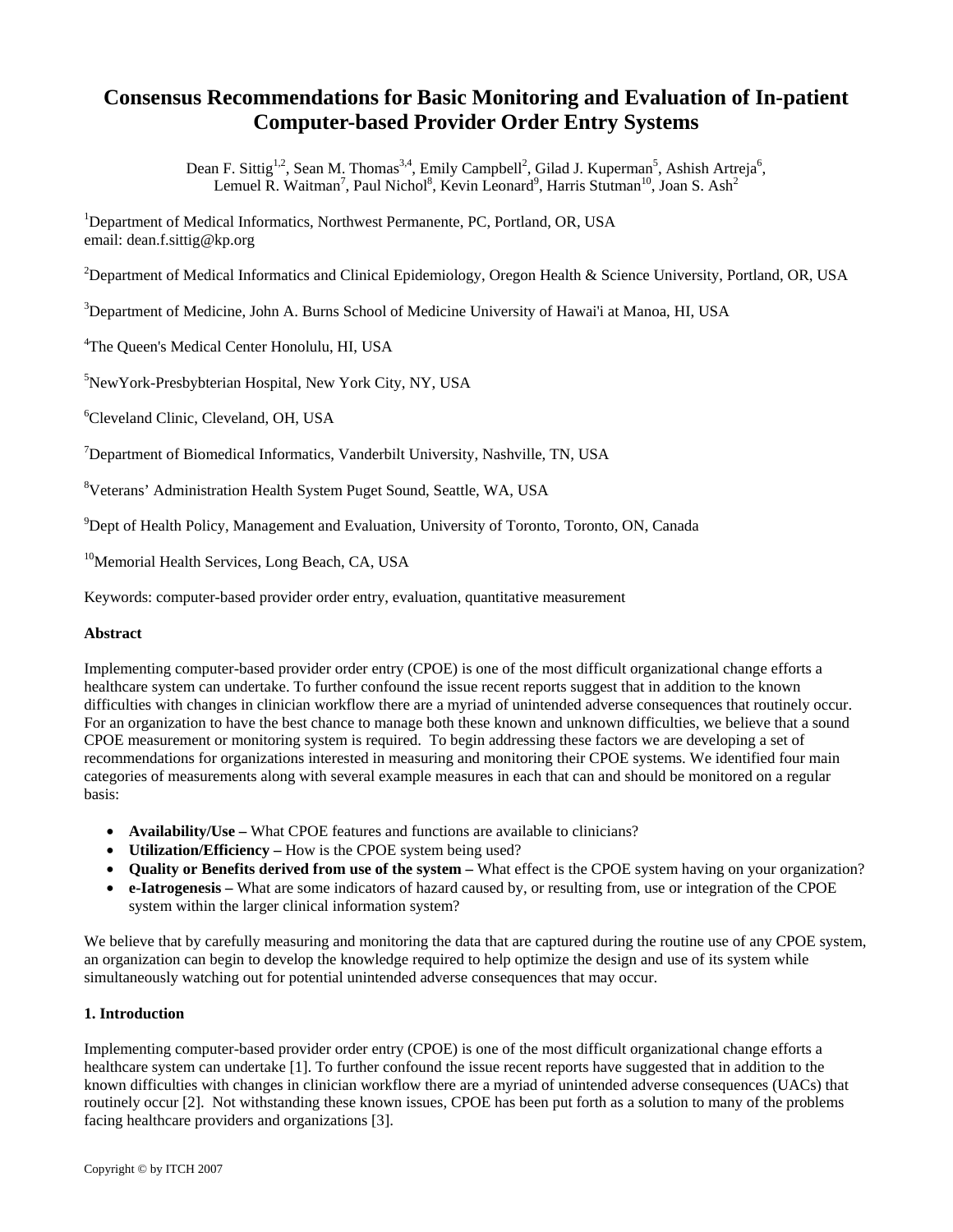Specifically, CPOE facilitates the process through which clinicians create unambiguous orders by improving legibility, reducing the likelihood of missing data, reducing the variability among providers through the provision of default values, and eliminating the need for transcription from one form to another. In addition, by having the clinical decision maker actually entering the order, the computer is able to provide point of care clinical decision support such as drug-drug interaction checking, drug-allergy checking, or suggestions for more appropriate tests via order sets or appropriate medication doses via default values. Finally, the introduction of CPOE greatly facilitates the process of managing many different aspects of the organization including: ensuring that different organizational policies and procedures are followed, identifying specific departments or providers who are practicing in a much different manner than others (e.g., ordering particularly expensive or rare tests or medications), and monitoring various activities within the hospital as part of an overall quality improvement process.

The goal of the metrics described in this paper is to promote the development, implementation, and evaluation of various computer-based provider order entry (CPOE) system features and functions that have the potential to improve the quality of care delivered or reduce the cost of such care. We see these metrics as the first step in a multi-step process that is based on the fact that before one can achieve improvements in the quality of care due to any specific clinical information system feature, the CIS must be available and clinicians must use the system as designed. Therefore, all of these measures focus first on system availability and then on clinician use. Once we have documented that these systems are being used appropriately, then, and only then, can we begin identifying specific clinical quality process measures that are linked as closely as possible to the CPOE or clinical decision support (CDS) feature or function whose use we are measuring.

Recently, we have identified numerous ways in which clinical information systems (CIS) or CPOE use has the potential to result in harm to the patient, called e-iatrogenesis. Therefore, we now believe that it is imperative that we also begin developing measurements to help us monitor CPOE and CIS system activities with the aim of identifying potential problem areas, or hazards, before they result in harm to the patient. The following CPOE metrics were identified based on a review of the literature [see for example:4] and our extensive discussions with the developers and users of many of the leading clinical information systems currently in use. The metrics described below represent only a "first draft" of the complete set of CPOE-related measurements that will ultimately be required to fully monitor and evaluate a particular CPOE implementation. Our goal in presenting them here is to "open the discussion" regarding the continued development and refinement of the complete set of CPOE evaluation metrics.

For an organization to have the best chance to manage both known and unanticipated difficulties, we believe that a sound CPOE measurement or monitoring system is required.

## **2. Background**

In May 2006 a group of clinical informaticists gathered for a 1½ day working session at the Menucha Retreat Center outside Portland, Oregon to discuss various unintended aspects of Computer-based Provider Order Entry (CPOE) [2]. As a consequence of those discussions we began developing a set of recommendations for organizations interested in measuring and monitoring their CPOE systems with an eye toward helping them to a) prevent as many unintended consequences as possible from occurring, b) identify and manage those UACs that may be occurring, and c) develop, implement, and most importantly, monitor and evaluate potential solutions to these challenges. Over the following months we have continued to work with these and additional experts to add to and refine these recommendations.

## **3. Key Recommendations for Monitoring and Evaluation of Computer-based Provider Order Entry**

The first recommendation is to create a national CPOE evaluation and benchmarking center. This center would be responsible for collecting and disseminating CPOE measurements from any health care organization interested in participating. All data will be closely guarded and only de-identified or average data will be available to outside sources.

The second recommendation is to use the following definition of CPOE based on the three most common computer-based ordering methods. Although there may be many different names for the various order entry modes, they all fit into three broad categories based on the relationship between the individual actually placing, or entering, the order into the computer system and the individual authorized to place (or responsible for) the order. These categories are:

A) The user entering the order is the same as the authorizing provider. This is the prototypical example of CPOE. This includes clinical providers other than physicians depending on what they are authorized to order and may include RNs, advanced practice nurse practioners (NPs), and physician's assistants (PAs).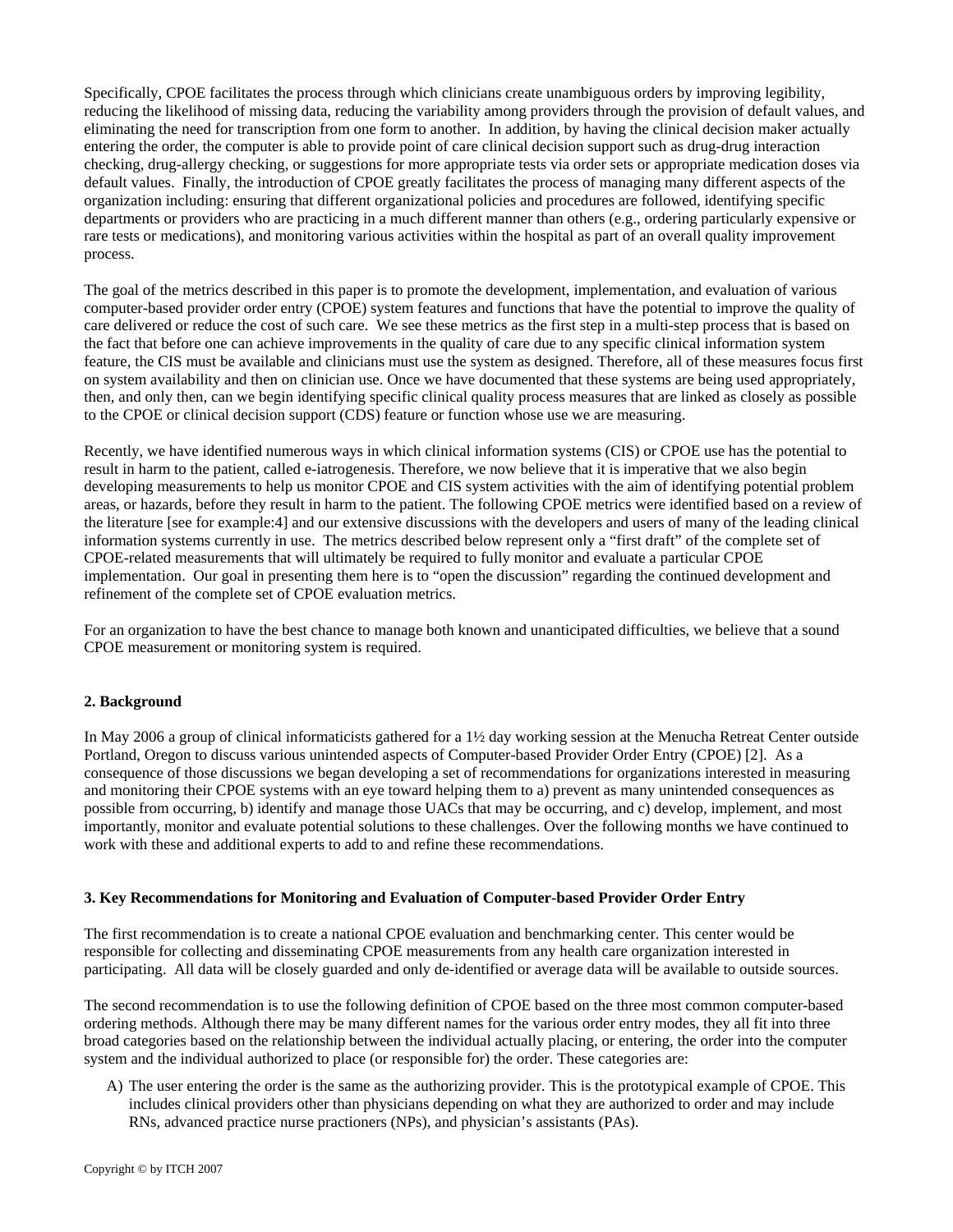- B) The user entering the order places the order based on communication with the authorizing provider. This mode of communication includes verbal (face-to-face or via telephone) and written methods. These are the orders that CPOE tries to eliminate because of the information loss inherent in the communication mode (poor handwriting, misinterpreted verbal order, erroneous transcription, etc). These orders potentially remove the provider from any system-generated, real-time clinical warnings or alerts (depending on an institution's read back<sup>1</sup> or alert follow-up procedure).
- C) A user other than the authorizing provider enters the order without communicating with the authorizing provider. The authorization is based on a pre-defined clinical or administrative event using a set of standard, pre-defined orders [e.g., standing orders for pneumovax [5]. These orders may be called standing or protocol orders depending on the institution. Additionally, they may or may not require co-signing by an authorizing provider.

The proportion of orders placed using CPOE is easy given just categories A and B: %CPOE =  $A/(A+B)$ . The orders in category C present a challenge to our definition. However, that challenge is mitigated when we consider the overall goal of defining CPOE The reason to measure an institution's percentage of CPOE is primarily to benchmark their rate of success in reducing the number of orders transmitted with the potential of information loss (Group B). From a patient safety standpoint as well as the homogeneity of clinician workflow, a high percentage of CPOE is seen as good. Clearly, orders placed using CPOE are safer than written or verbal orders due to removal of the transcription step and elimination of the legibility problems. Given this goal, where do standing, or protocol, orders (Group C) lie?

For the sake of this discussion standing, or protocol, orders are defined as sets of orders built into the CPOE application, which are carried out for any patient, that meet a pre-defined set of criteria. These plans of care are discussed and approved by the medical staff and become hospital policy. They are designed to facilitate patient care in cases where contacting the authorizing practitioner would delay care (emergency protocols for shortness of breath or chest pain, for example). They can also be used in cases where routine events occur and the same procedures are always followed (transfer of a newborn to the nursery, for example).

Standing orders and protocol orders actually match the main reasons for using CPOE as outlined above. First, they eliminate ambiguous orders by utilizing pre-defined order sets for each condition or event. Essentially the communication has taken place up front in the form of the medical staff policy and the authorizing providers have already signed off on the treatment plan. Secondly, these situations should, by design, require minimal clinical decision support processing. Finally, since the order sets are pre-defined and the orders have already been entered into the system and only require selection from a menu or list, the organization benefits by being able to measure and monitor their use in the quality improvement process. Given this, we consider standing or protocol orders as a "good thing", since they improve the timing of care, reduce the variation of clinical practice and eliminate ambiguous orders.

As such, we propose the following definition for CPOE:

% CPOE equals all CPOE orders plus all protocol, or standing, orders divided by all orders placed.

OR

-

%  $CPOE = A+C/(A+B+C)$ 

## **4. Proposed Measurement Categories along with Sample Measures**

The group of experts identified four main categories of measurements, which parallel the "Structure, Process, Outcome" measurements identified by Donebidian [6] in his effort to monitor and assess healthcare quality, along with several example measures. For example, rather than Structure, we refer to CPOE system availability. Briefly, robust CPOE availability is essential before any of the previously identified benefits can occur. Similarly, installing CPOE and making it available will have little or no impact on an organization unless it is used (the process) by the clinicians. Only after we have ensured that the system is available and used can we begin to measure the impact or outcomes associated with the system. Finally, we

<sup>&</sup>lt;sup>1</sup> Joint Commission on Accreditation for Health Organizations (JCAHO) recommends that the health care organization require a verification "read back" of all verbal and telephone orders (not limited to medication orders) by the person taking the order. [Paine SJ & Benator SG. JCAHO Initiative Seeks to Improve Patient Safety. Drug Benefit Trends 15(1):23-24, 2003.]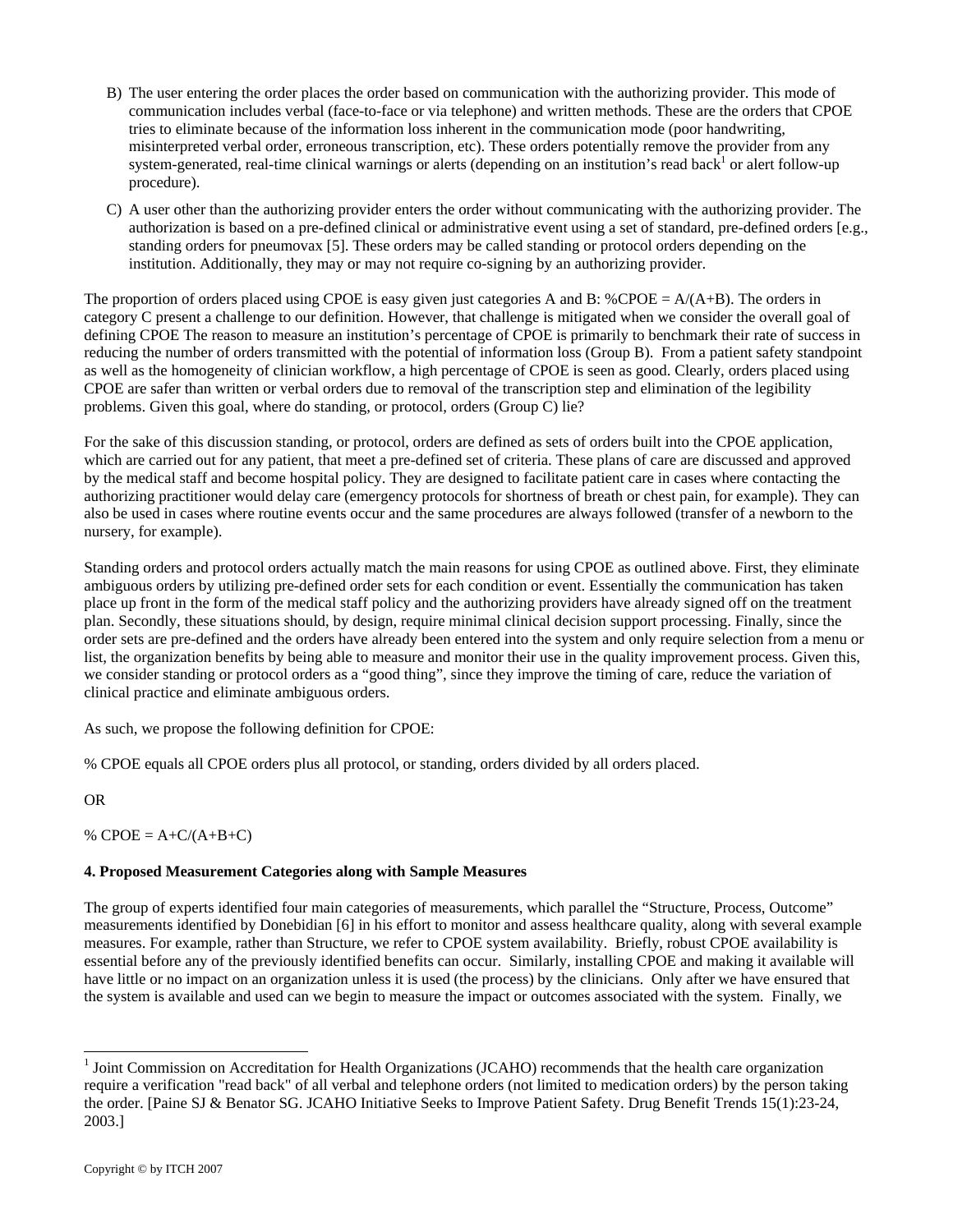have added an additional outcome-related category, namely monitoring for potential e-Iatrogenic events. We believe that all of the following measures can and should be monitored on a regular basis:

- **Availability / Use (Structure)** What CPOE features and functions are available to clinicians? Summary: CIS must be working; system must be available and fast; there must be enough terminals; CPOE application must be available on each unit.
	- Percentage of system uptime (or downtime) (measured to the minute) of the CPOE application (should include both planned and unplanned downtime of all aspects of the system that affect users, e.g., database, network, applications, application interfaces, workstations, etc.). The system uptime percentage is the single most important measure of system availability. Failure to include the "planned" downtime in this measure makes the information technology infrastructure appear more reliable, but from the frontline clinician's, or patient's, viewpoint it represents a significant gap. A particular difficult concept to incorporate in this measure is how to take into account a "partial downtime" in which an isolated computer, an entire floor of a hospital's system goes down, or perhaps just a portion of the clinical data in the system becomes unavailable. To gain a better understanding of the true impact of system downtime on users, some organizations calculate the total number of clinician-hours the system is not available. Using this form of the calculation a hospital that averages 100 clinicians on duty 24 hours/day that reports a system uptime of 99.5% would experience 84 clinician-hours of downtime each WEEK! Of particular note, is the fact that as more clinicians begin using the system, the number of clinician-hours of downtime will increase unless the percentage of uptime concomitantly increases.
	- Mean response time of a CPOE system as measured (to the tenth of a second) from the users' perspective (includes delays resulting from database, network, application, workstation). This could be measured by creating a simple query for a "test patient's" most recent laboratory test results. This query could then be programmed to automatically run every minute from one or more terminals in a clinical setting. The time the query was activated and the time the result was available should be logged to a file. Using these data, one can plot the system response time versus time of day, 24 hours a day, 7 days a week. If there is no "result available" time in the log file for any query, then one should assume that the system is "down" for that minute. Again, while the information technology department may argue over who is responsible for the poor system response time, the clinicians are only interested in finding out how fast the system responds.
	- Ratio of workstations, handheld devices, mobile computers, and printers to staffed beds. These data should be sorted by ICU and Acute care. Comparison of this ratio across organizations can help an organization understand whether it has enough hardware to satisfy clinical needs. An additional factor that must be included in this measure is that all the additional clinical functions are "live" on any particular unit (e.g., if nurses are using the system for clinical documentation in addition to the CPOE function, then significantly more system access points will be required).
	- Percentage of all clinical in-patient units (e.g., ICUs, acute care nursing units) with CPOE live as determined by whether a process exists for clinicians to enter their orders for patients on that unit and have them carried out. This measure is particularly important during the "roll-out" phase of any CPOE project. Once an organization reaches 100% CPOE availability, then the measure can be retired. The total time required to go from first CPOE pilot site until 100% CPOE availability should be recorded and reported along with all the other measures to the national CPOE benchmarking center so that future CPOE implementers can gain some insight into the mean time to full CPOE availability for similar organizations using CPOE products from the same vendor.
- **Utilization / Efficiency (Process)** How is the CPOE system being used and who is using it? Summary: Users must first login to the system; the providers must enter the orders; they should use order sets when available; they should take the default values, when available, at least 60% of the time.
	- Percentage of active (responsible for some aspect of patient care) clinicians (MDs, RNs, PAs, etc.) who login to some portion of the CIS infrastructure on a weekly basis. This measure helps the organization learn how far they have to go, before they can expect to see high percentages of CPOE. This is a good measure during the initial CPOE-rollout period. Once the system is up and running on all clinical units then this measure can be retired.
	- The percentage of all orders (i.e., medications, laboratory, radiology, etc.) entered by physicians, or others responsible for making clinical decisions (i.e., MD, PA, or Nurse practitioner). As described in detail in the background section of this paper, this is the key measure for any CPOE system, and what we call %CPOE.
	- Total number and percentage of order sets that are actually used in a 12-month time period. This helps the clinical decision support system developers understand whether the clinical content they have developed is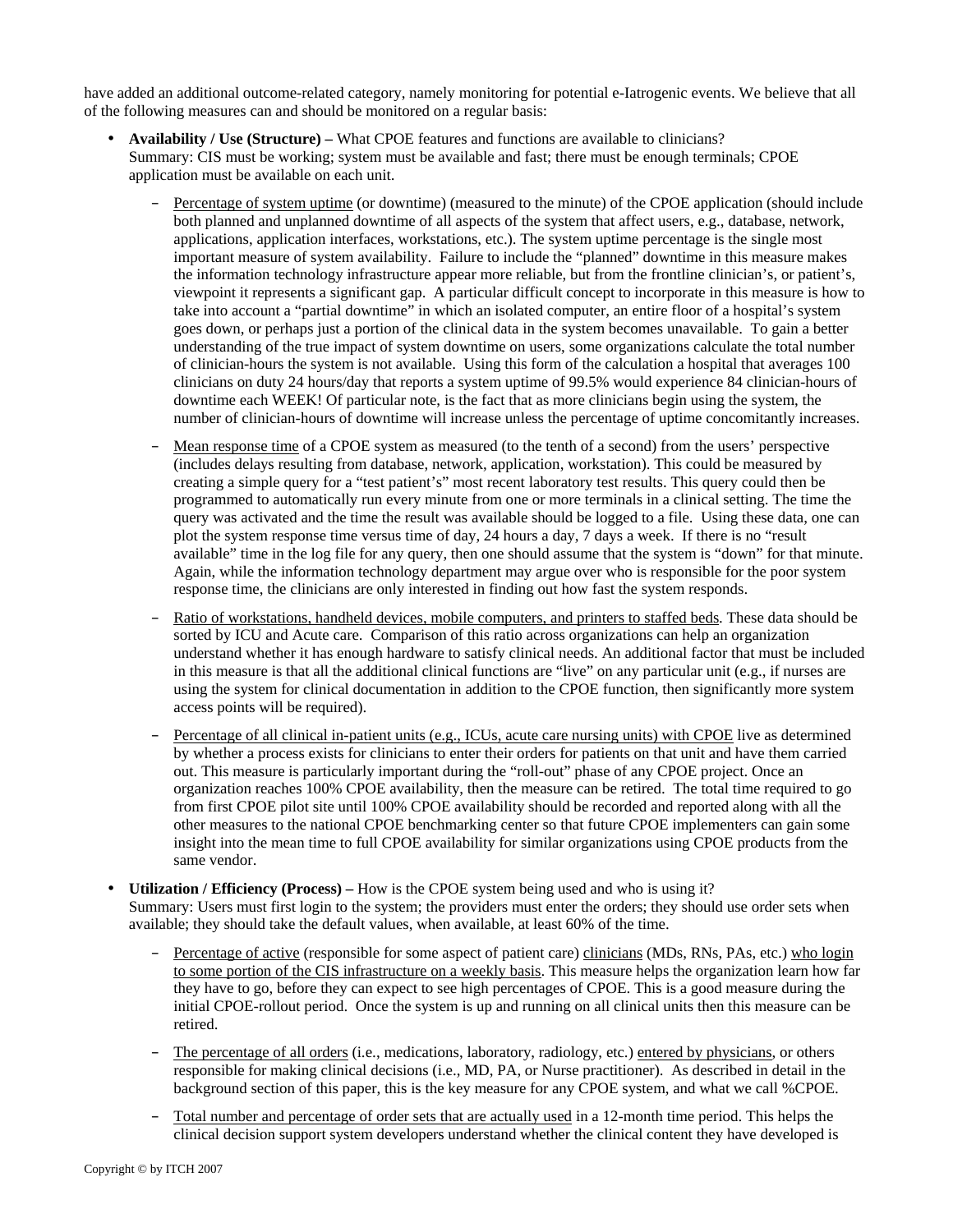being used as expected. While the 12-month period may seem long, it helps one take into account specific order sets which may be more heavily used during certain seasons of the year.

- Percentage of all orders whose default values are modified by the ordering provider.: # of times each item was ordered and default was changed / total # of times each item was ordered – sum over all ordered items. A high change rate (>25%) indicates that the default values are not appropriate.
- **Quality or Benefits derived from use of the system (Outcome)** What effect is the CPOE system having on your organization?

Summary: If alerts are firing too much it can indicate either a quality problem with the care being delivered or that the alerts are too sensitive or that they are not specific enough; if patients have orders for medications that interact, have too high or too low of a dose, or to which the patient is allergic, it could signal that either you have a quality problem or that your CDS is not working.

- Percentage of all (and total number of each) clinical alert(s) that actually fire on a weekly, monthly or quarterly basis. This measure helps system designers figure out if the sensitivity is too high or the specificity is too low for their alerts. It can also help identify specific alerts that account for a large percentage of the alert burden on clinicians.
- Percentage of all orders requiring co-signing that are not co-signed within 24 hours. Failure to co-sign orders in a timely manner is an indication of poor compliance with accepted hospital policy.
- Percentage of all active in-patients with orders for medications for which the specified dose exceeds recommended dose ranges. A high percentage of patients with doses that are too high or too low indicates a potential quality of care issue.
- Percentage of all active in-patients with orders for medications to which an allergy has been documented or allergy to other drug in same category exists [7]. A high percentage indicates that either the allergy information on your patients is not believed by clinicians or that clinicians are ignoring the warnings.
- Percentage of all active in-patients with orders for medications that pose a known dangerous interaction (i.e., a black box warning as defined by the Food and Drug Administration (FDA)) when administered via the same route concurrently [7]. A high percentage here indicates that your efforts to improve the quality of care are not working as expected.
- **e-Iatrogenesis (Outcome)** Indicators of hazards caused by or resulting from use of the CPOE system or other aspects of the clinical information system.

Summary: Potential CPOE-related hazards can result from many different system design decisions or clinician usage patterns including: failure to log-off appropriately; overuse of the copy and paste function; a high rate of over-riding alerts; problems with system-to-system interfaces; and entering orders using freetext rather than coded terms.

- Record of the ratio of user-initiated system logouts to total system logouts (includes automatic timeouts or aborted sessions). This metric helps the organization learn whether clinicians are properly securing the workstations when they are unattended. Failure to logoff represents both a patient confidentiality problem as well as the potential for users "poaching" or illegally using the system with another user's login credentials.
- Percentage of each progress note that is copied from the previous progress note (Plagiarism). A high percentage indicates that clinicians may be over utilizing a system feature that leads to redundant and difficult to read clinical progress notes.
- Percentage of (pop-up) alerts ignored/overridden. A high percentage indicates a problem with the clinical decision support system or with the clinicians' belief in the rules that have been implemented. Either way something must be fixed because over alerting can affect clinicians' ability to concentrate on their work.
- Percentage of daily system interface efficiency (i.e., number of successful transmissions / total number of transmissions attempted) for the top 5 (by volume) clinical interfaces (e.g., pharmacy, laboratory, ADT, radiology, nutrition). This percentage should be very close to 100% and ALL system-to-system interface problems should be quickly investigated and fixed.
- The percentage of all orders that are entered as "miscellaneous" or all freetext should be monitored and reviewed periodically (quarterly, semi-annual, annual). Freetext entry of orders eliminates the possibility that the computer can provide any clinical decision support to clinicians.